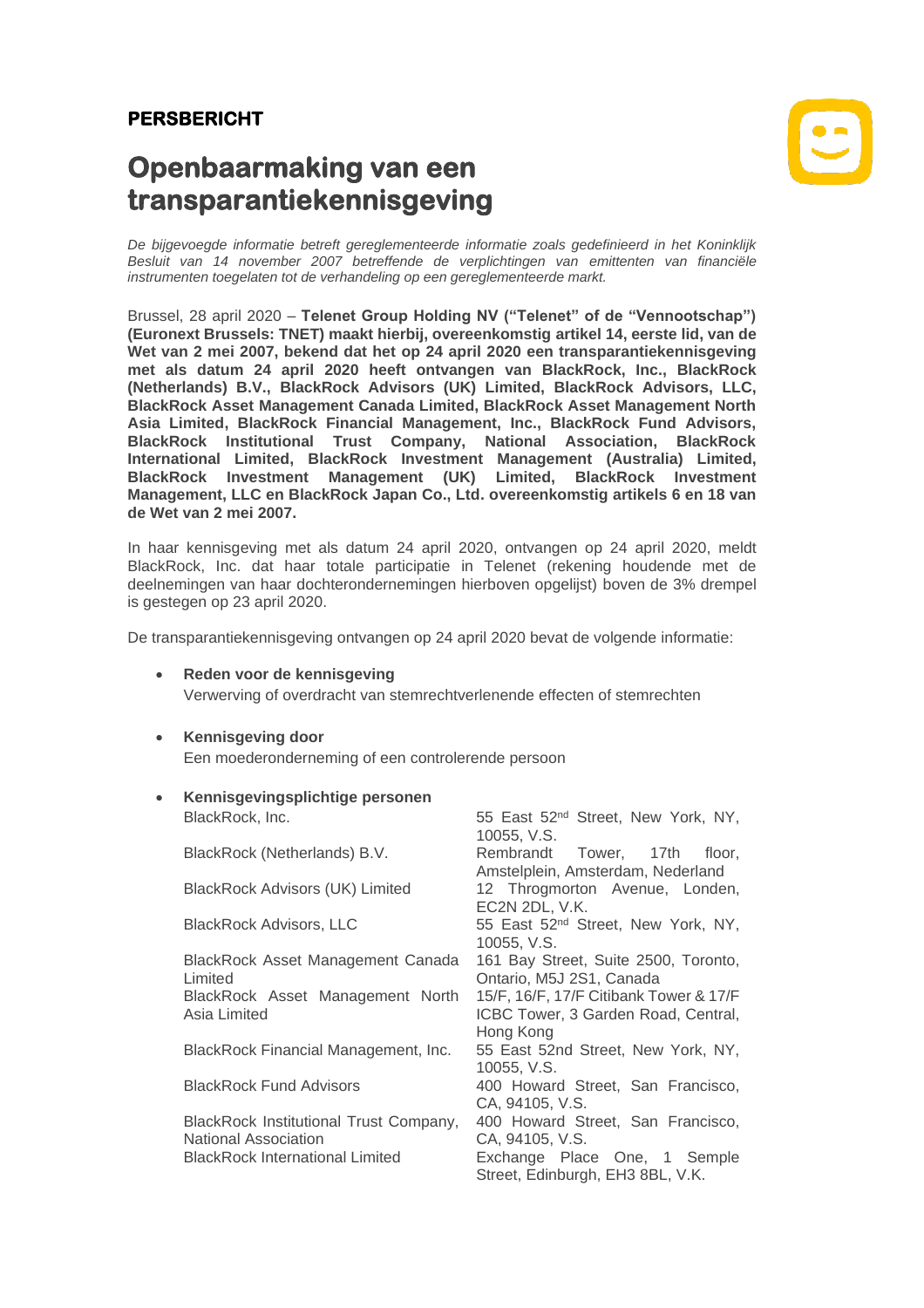BlackRock Investment Management (Australia) Limited BlackRock Investment (UK) Limited BlackRock Investment Management, LLC<br>BlackRock Japan Co., Ltd.

Level 26, 101 Collins Street, Melbourne, VIC 3000, Australia Management 12 Throgmorton Avenue, Londen, EC2N 2DL, V.K. 1 University Square Drive, Princeton, NJ, 8540, V.S. 1-8-3 Marunouchi Chiyoda-ku, Trust Tower Main, Tokyo, 100-8217, Japan

- **Datum van drempeloverschrijding** 23 april 2020
- **Overschreden drempel** 3%
- **Noemer**

114.656.785

#### • **Details van de kennisgeving**

| A) | Stemrechten                                                              | Vorige kennisgeving | Na de transactie               |                        |                              |                        |
|----|--------------------------------------------------------------------------|---------------------|--------------------------------|------------------------|------------------------------|------------------------|
|    |                                                                          | # stemrechten       | # stemrechten<br>% stemrechten |                        |                              |                        |
|    | Houders van stemrechten                                                  |                     | Verbonden<br>aan<br>effecten   | Los van de<br>effecten | Verbonden<br>aan<br>effecten | Los van de<br>effecten |
|    | BlackRock, Inc.                                                          | $\Omega$            | $\Omega$                       |                        | 0,00%                        |                        |
|    | BlackRock (Netherlands) B.V.                                             | 7.574               | 7.574                          |                        | 0,01%                        |                        |
|    | BlackRock (Singapore) Limited                                            | 713                 | $\Omega$                       |                        | 0,00%                        |                        |
|    | <b>BlackRock Advisors (UK)</b><br>Limited                                | 849.333             | 528.596                        |                        | 0,46%                        |                        |
|    | <b>BlackRock Advisors, LLC</b>                                           | 19.594              | 19.426                         |                        | 0,02%                        |                        |
|    | <b>BlackRock Asset Management</b><br>Canada Limited                      | 33.348              | 34.795                         |                        | 0.03%                        |                        |
|    | <b>BlackRock Asset Management</b><br>North Asia Limited                  | 109                 | 1.722                          |                        | 0.00%                        |                        |
|    | <b>BlackRock Financial</b><br>Management, Inc.                           | 28.058              | 35.504                         |                        | 0.03%                        |                        |
|    | <b>BlackRock Fund Advisors</b>                                           | 660.443             | 651.595                        |                        | 0,57%                        |                        |
|    | <b>BlackRock Institutional Trust</b><br>Company, National<br>Association | 991.660             | 1.048.235                      |                        | 0,91%                        |                        |
|    | <b>BlackRock International</b><br>Limited                                | 945                 | 945                            |                        | 0.00%                        |                        |
|    | <b>BlackRock Investment</b><br>Management (Australia)<br>Limited         | 20.036              | 20.178                         |                        | 0,02%                        |                        |
|    | <b>BlackRock Investment</b><br>Management (UK) Limited                   | 259,606             | 302.744                        |                        | 0.26%                        |                        |
|    | <b>BlackRock Investment</b><br>Management, LLC                           | 105.384             | 134.230                        |                        | 0,12%                        |                        |
|    | BlackRock Japan Co., Ltd.                                                | 83.573              | 314.700                        |                        | 0,27%                        |                        |
|    | Subtotaal                                                                | 3.060.376           | 3.100.244                      |                        | 2,70%                        |                        |
|    |                                                                          | <b>TOTAAL</b>       | 3.100.244                      | $\bf{0}$               | 2,70%                        | 0,00%                  |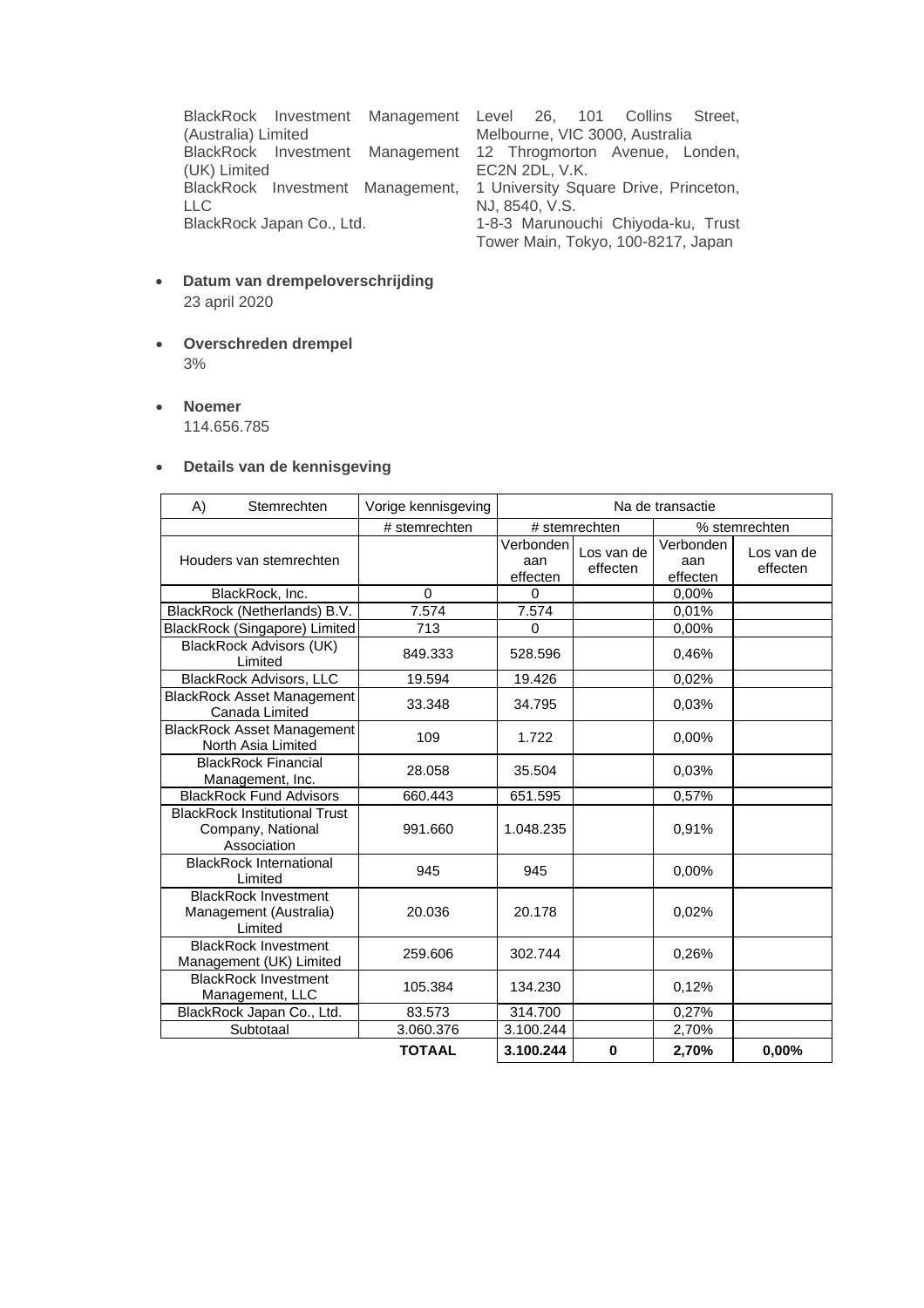| B)<br>Gelijkgestelde<br>financiële instrumenten                          | Na de transactie                     |                  |                                  |                                                                                                |                     |              |  |
|--------------------------------------------------------------------------|--------------------------------------|------------------|----------------------------------|------------------------------------------------------------------------------------------------|---------------------|--------------|--|
| Houders van gelijkgestelde<br>financiële instrumenten                    | Type<br>financieel<br>instrument     | Verval-<br>datum | Uitoefeningstermijn<br>of -datum | # stemrechten<br>die kunnen<br>verworven<br>worden bij de<br>uitoefening van<br>het instrument | $\%$<br>stemrechten | Afwikkeling  |  |
| <b>BlackRock Advisors, LLC</b>                                           | Contract<br>for<br><b>Difference</b> |                  |                                  | 113.638                                                                                        | 0,10%               | In contanten |  |
| <b>BlackRock Financial</b><br>Management, Inc.                           | Contract<br>for<br><b>Difference</b> |                  |                                  | 16.134                                                                                         | 0.01%               | In contanten |  |
| <b>BlackRock Institutional Trust</b><br>Company, National<br>Association | Contract<br>for<br>Difference        |                  |                                  | 38.764                                                                                         | 0.03%               | In contanten |  |
| <b>BlackRock Investment</b><br>Management (UK) Limited                   | Contract<br>for<br><b>Difference</b> |                  |                                  | 9.456                                                                                          | 0.01%               | In contanten |  |
| <b>BlackRock Investment</b><br>Management, LLC                           | Contract<br>for<br><b>Difference</b> |                  |                                  | 195.587                                                                                        | 0,17%               | In contanten |  |
| <b>BlackRock Advisors (UK)</b><br>Limited                                | Effecten-<br>lening                  |                  |                                  | 78.758                                                                                         | 0.07%               | Fysiek       |  |
|                                                                          | <b>TOTAAL</b>                        |                  |                                  | 425.337                                                                                        | 0,39%               |              |  |

|              | 3.552.581     | 3,10%       |
|--------------|---------------|-------------|
|              |               | stemrechten |
| TOTAAL (A&B) | # stemrechten | %           |

### • **Volledige keten van gecontroleerde ondernemingen via dewelke de deelneming daadwerkelijk wordt gehouden**

BlackRock, Inc. BlackRock Holdco 2, Inc. BlackRock Financial Management, Inc. BlackRock International Holdings, Inc. BR Jersey International Holdings L.P. BlackRock (Singapore) Holdco Pte. Ltd. BlackRock HK Holdco Limited BlackRock Lux Finco S.a.r.l. BlackRock Japan Holdings GK BlackRock Japan Co., Ltd.

BlackRock, Inc. Trident Merger, LLC BlackRock Investment Management, LLC

BlackRock, Inc. BlackRock Holdco 2, Inc. BlackRock Financial Management, Inc. BlackRock International Holdings, Inc. BR Jersey International Holdings L.P. BlackRock Holdco 3, LLC BlackRock Cayman 1 LP BlackRock Cayman West Bay Finco Limited BlackRock Cayman West Bay IV Limited BlackRock Group Limited BlackRock Finance Europe Limited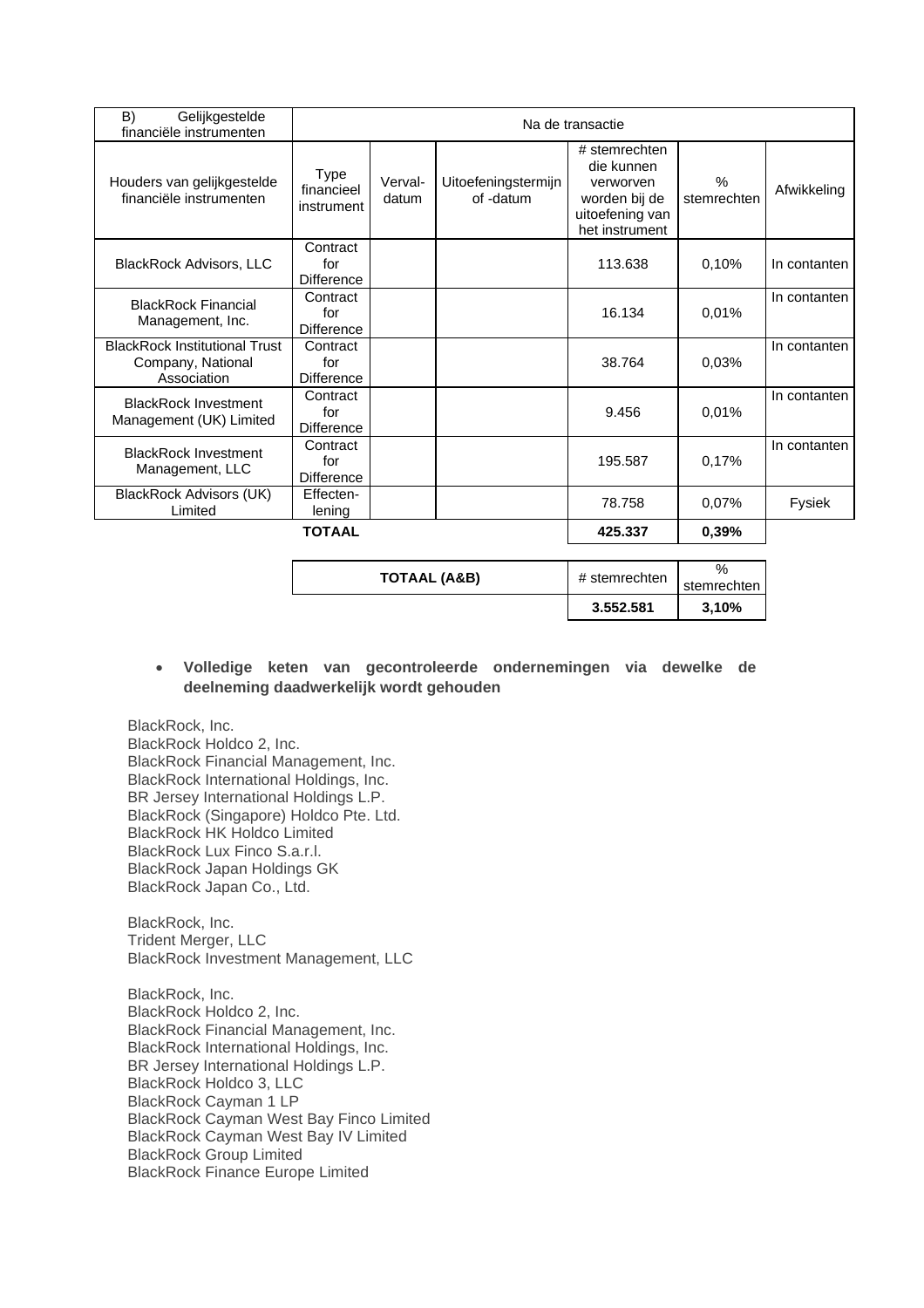BlackRock Investment Management (UK) Limited

BlackRock, Inc. BlackRock Holdco 2, Inc. BlackRock Financial Management, Inc. BlackRock International Holdings, Inc. BR Jersey International Holdings L.P. BlackRock Australia Holdco Pty. Ltd. BlackRock Investment Management (Australia) Limited

BlackRock, Inc. BlackRock Holdco 2, Inc. BlackRock Financial Management, Inc. BlackRock International Holdings, Inc. BR Jersey International Holdings L.P. BlackRock Holdco 3, LLC BlackRock Cayman 1 LP BlackRock Cayman West Bay Finco Limited BlackRock Cayman West Bay IV Limited BlackRock Group Limited BlackRock International Limited

BlackRock, Inc. BlackRock Holdco 2, Inc. BlackRock Financial Management, Inc. BlackRock Holdco 4, LLC BlackRock Holdco 6, LLC BlackRock Delaware Holdings Inc. BlackRock Institutional Trust Company, National Association

BlackRock, Inc. BlackRock Holdco 2, Inc. BlackRock Financial Management, Inc. BlackRock Holdco 4, LLC BlackRock Holdco 6, LLC BlackRock Delaware Holdings Inc. BlackRock Fund Advisors

BlackRock, Inc. BlackRock Holdco 2, Inc. BlackRock Financial Management, Inc.

BlackRock, Inc. BlackRock Holdco 2, Inc. BlackRock Financial Management, Inc. BlackRock International Holdings, Inc. BR Jersey International Holdings L.P. BlackRock (Singapore) Holdco Pte. Ltd. BlackRock HK Holdco Limited BlackRock Asset Management North Asia Limited

BlackRock, Inc. BlackRock Holdco 2, Inc. BlackRock Financial Management, Inc. BlackRock International Holdings, Inc. BR Jersey International Holdings L.P. BlackRock Holdco 3, LLC BlackRock Canada Holdings LP BlackRock Canada Holdings ULC BlackRock Asset Management Canada Limited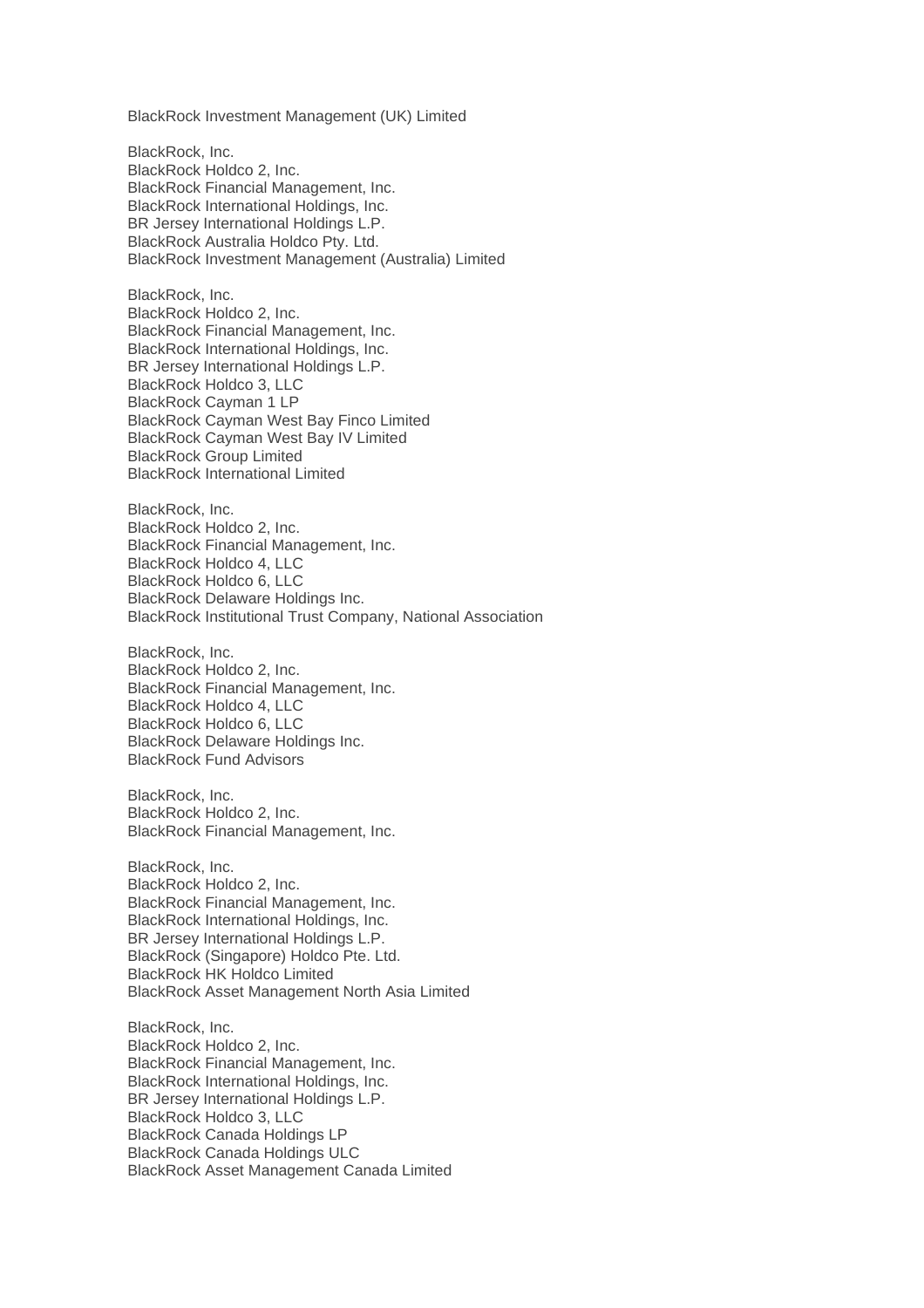BlackRock, Inc. BlackRock Holdco 2, Inc. BlackRock Financial Management, Inc. BlackRock Capital Holdings, Inc. BlackRock Advisors, LLC

BlackRock, Inc. BlackRock Holdco 2, Inc. BlackRock Financial Management, Inc. BlackRock International Holdings, Inc. BR Jersey International Holdings L.P. BlackRock Holdco 3, LLC BlackRock Cayman 1 LP BlackRock Cayman West Bay Finco Limited BlackRock Cayman West Bay IV Limited BlackRock Group Limited BlackRock Finance Europe Limited BlackRock Advisors (UK) Limited

BlackRock, Inc. BlackRock Holdco 2, Inc. BlackRock Financial Management, Inc. BlackRock International Holdings, Inc. BR Jersey International Holdings L.P. BlackRock Holdco 3, LLC BlackRock Cayman 1 LP BlackRock Cayman West Bay Finco Limited BlackRock Cayman West Bay IV Limited BlackRock Group Limited BlackRock Finance Europe Limited BlackRock (Netherlands) B.V.

#### • **Bijkomende informatie**

De kennisgevingsplicht werd veroorzaakt doordat de totale participatie in Telenet gehouden door BlackRock, Inc. boven de 3% steeg.

De volledige tekst van deze kennisgevingen zijn ook beschikbaar op onze investeerders website: [https://investors.telenet.be](http://investors.telenet.be/)

| <b>Contacten</b>           |                          |                                   |                |
|----------------------------|--------------------------|-----------------------------------|----------------|
| <b>Investor Relations:</b> | Rob Govens               | rob.goyens@telenetgroup.be        | +32 15 333 054 |
|                            | <b>Bart Boone</b>        | bart.boone@telenegroup.be         | +32 15 333 699 |
| Press & Media:             | <b>Stefan Coenjaerts</b> | stefan.coenjaerts@telenetgroup.be | +32 15 335 006 |
| Legal:                     | Bart van Sprundel        | bart.van.sprundel@telenetgroup.be | +32 15 333 495 |

*Over Telenet – Als aanbieder van entertainment- en telecommunicatiediensten in België is Telenet Group steeds op zoek naar de perfecte beleving in de digitale wereld voor zijn klanten. Het bedrijf spitst zich onder de merknaam Telenet toe op het aanbieden van digitale televisie, hogesnelheidsinternet en vaste en mobiele telefoniediensten aan residentiële klanten in Vlaanderen en Brussel. Onder de merknaam BASE levert het mobiele telefonie in België. De afdeling Telenet Business bedient de zakelijke markt in België en Luxemburg met connectiviteits-, hosting- en security oplossingen. Meer dan 3000 medewerkers hebben samen 1 doel voor ogen: leven en werken eenvoudiger en aangenamer maken. Telenet Group is een onderdeel van Telenet Group Holding nv en is genoteerd op Euronext Brussel onder ticker symbool TNET. Voor meer informatie, surf naar [www.telenet.be.](http://www.telenet.be/) Liberty Global één van 's werelds grootste geconvergeerde video-, breedband- en communicatiebedrijven - innoveert en versterkt mensen in zes landen in Europa om optimaal gebruik te maken van de digitale revolutie.*